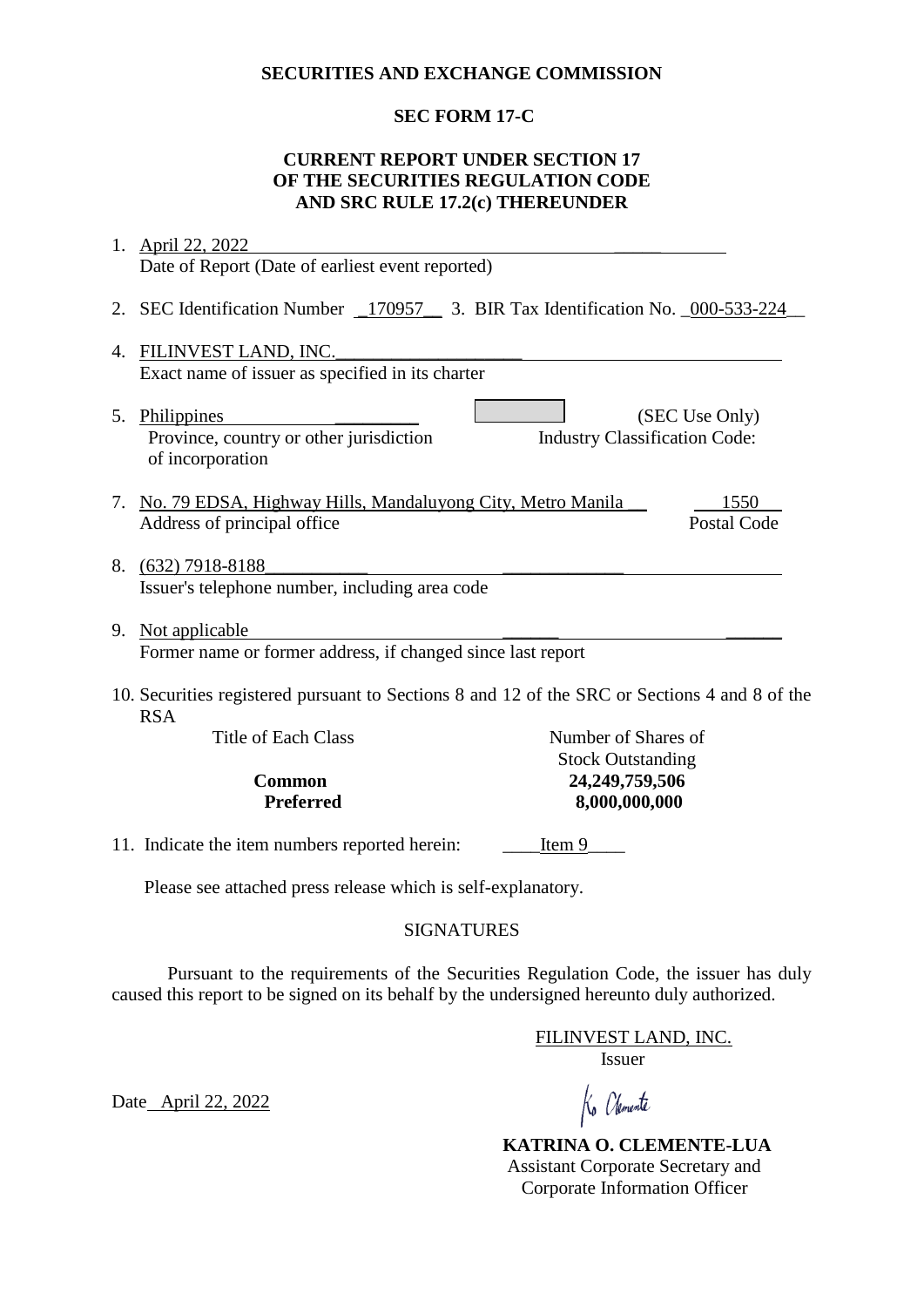

**PRESS RELEASE 22 April 2022** *For Immediate Release*

For inquiries, please contact: Gizelle Anne Zita 09778075685 gizelleanne.zita@filinvestland.com

# **Filinvest Land Looks Forward to Further Growth**

Filinvest Land, Inc. (FLI), the publicly listed property arm of Filinvest Development Corporation (FDC), recently held its virtual Annual Stockholders Meeting where the company presented highlights of its 2021 performance and its medium-term strategies.

FLI's residential business grew 15% in 2021 driven by higher construction completions and higher reservation sales.

"We believe that this signals the recovery of the residential business as buyers are more confident of a better economy and business environment. We are optimistic that the trajectory of growth for the residential business will continue beyond 2022," said FLI Chief Executive Officer Josephine Gotianun Yap.

FLI announced a cash dividend for common shares amounting to P0.047 per share representing a 30% payout which will be paid on June 2, 2022 for stockholders on record as of May 11, 2022.

The company presented its plans for the year focusing on the core affordable and middle-income housing segment.

"We are ready to roll out more new projects in 2022 as we have already prepared complete plans and geared up our product delivery capacity to support further launches in the years ahead. The pandemic years gave us plenty of time to prepare, get our rollouts ready, and allow us to be first out of the gate for moments like now when the economy shows signs of rebound and restoration," said FLI Chief Strategy Officer and newly-appointed President Tristaneil Las Marias.

FLI developments are designed to be sustainable communities. FLI projects are designed to be energy efficient, tap renewable energy sources, use sustainable building materials, and reduce construction waste. Midrise buildings, housing, and subdivision projects are low-density developments with broader and bigger open spaces. Amalfi Oasis in Cebu features pedestrian walkways throughout the complex, with vehicles only using underground basements. FLI